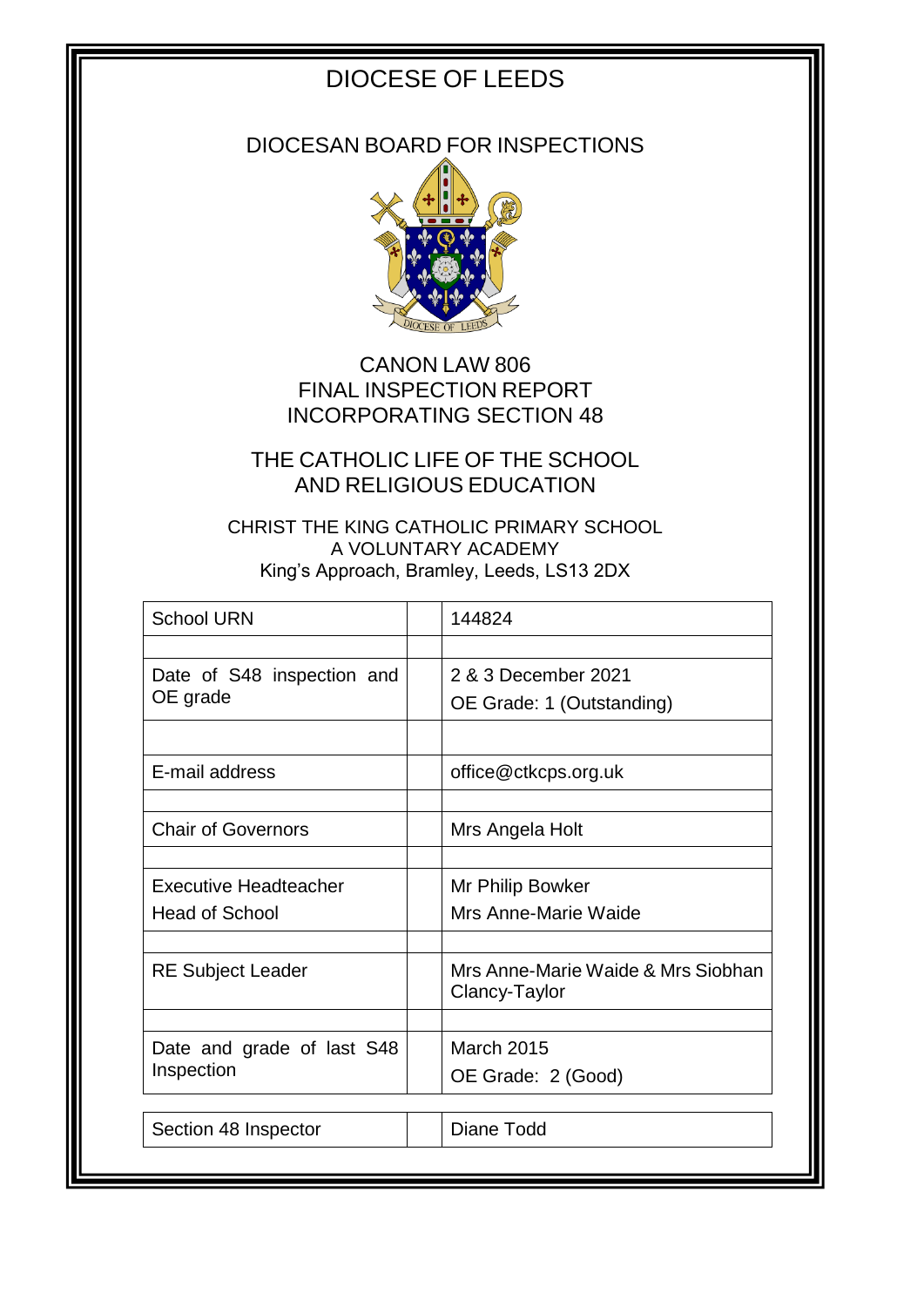#### **INSPECTION JUDGEMENTS**

**Inspection Grades: 1 is Outstanding, 2 is Good, 3 Requires improvement in order to be good, 4 is Inadequate**

**OVERALL EFFECTIVENESS:** how effective is the school in providing Catholic Education.

*The above judgement on overall effectiveness is based on all the available evidence following the evaluation of:*

**CATHOLIC LIFE 1**

#### **RELIGIOUS EDUCATION 1**

**COLLECTIVE WORSHIP 1**

#### **Summary of key findings:**

#### **This is an Outstanding Catholic school**

- The recently appointed leadership team of executive headteacher and head of school are highly committed to the Catholic Life of the school. Commitment to the pupils' wellbeing and faith life of the school is a priority. Their work is complemented by the passionate Religious Education (RE) leader, with a depth of expertise, having led this area for four years.
- The academy council, led by the exceptionally active chair, are very aware of the school's many strengths and areas where improvement is still required. The parish priest is involved in the day to day life of the school. This is greatly appreciated by parents, staff and pupils. The passion of the parish priest shines through and leads to exceptional links between home, school and parish.
- Christ the King school has made excellent progress against areas of improvement identified in the previous inspection. For example, pupils now participate with reverence and are skilled in planning acts of worship. Pupils are extremely confident when leading their peers in prayer. A common language has been embedded with regards to 'breaking the word' or ending liturgies with a 'mission' or 'witness'. More opportunities for prayerful silence are now required to ensure pupils have the opportunity to reflect more deeply.
- Parents, staff and pupils value the 'family' feel and warmth of the school. The whole community is aware of the mission 'To live, to love and to serve in the light of Christ the King'. Parents and governors talk about staff who 'meet the pupils and families where they are, without judgement but in the spirit of Christ's love'.

**1**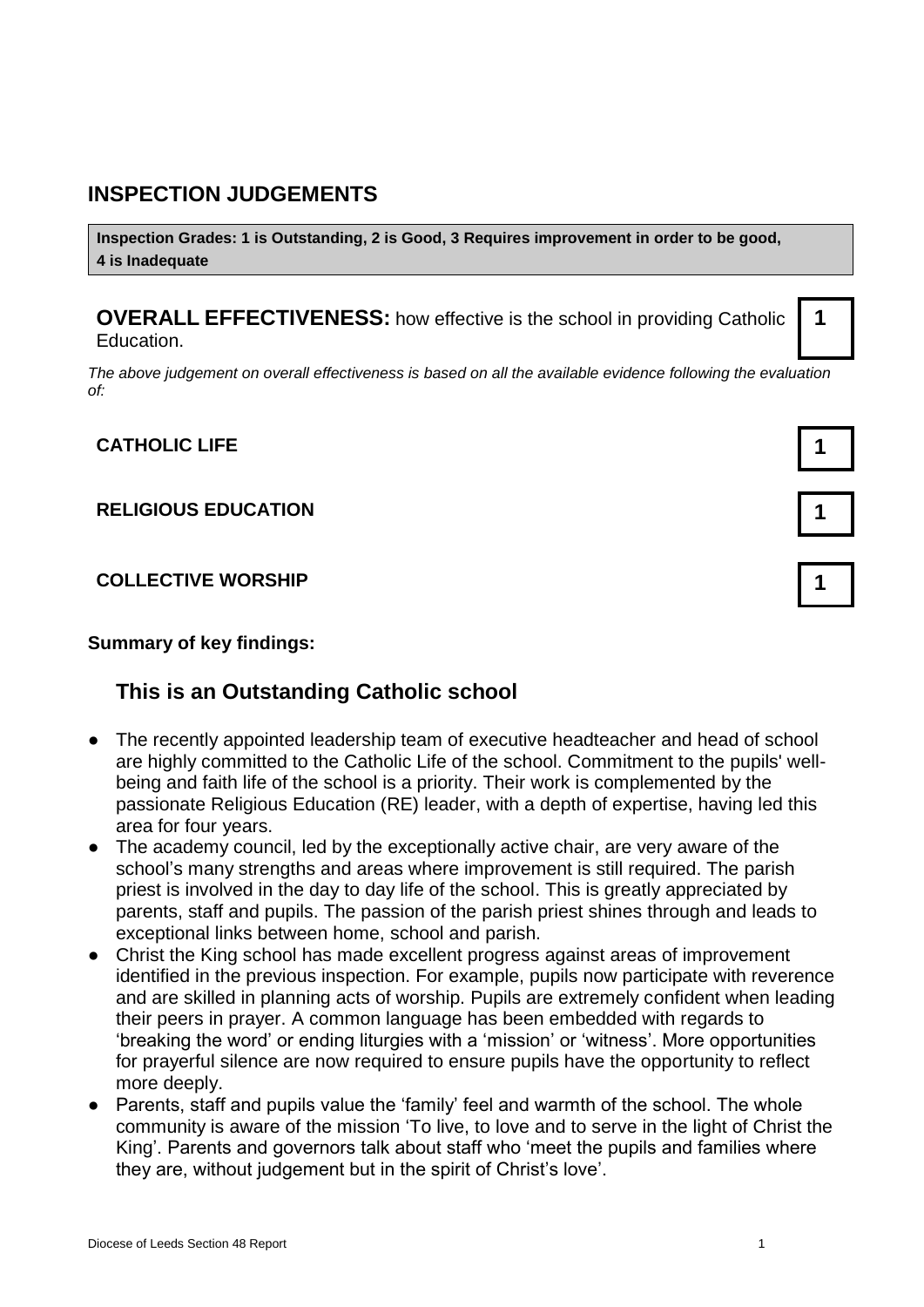● Pupils benefit from and enjoy RE lessons, a range of creative activities are planned and pupils make excellent progress from below average starting points. Pupils work with pride and say they enjoy RE lessons, valuing 'what they teach us about life'. Teachers need to give more time for pupils to self and peer assess to ensure responses are at a deeper level and are more detailed.

#### **What the school needs to do to improve further.**

Improve the quality of teaching and assessment in RE lessons by:

- Giving more opportunities for peer and self-assessment during RE lessons.
- Re-evaluating the type of feedback given and how it impacts on pupils' progress.
- Giving more able and older year groups the opportunity to respond to tasks in greater length or with more independence rather than relying on graphic organisers or worksheets.

Improve Collective Worship by:

 • Ensuring all liturgies have periods of silent reflection to give pupils the opportunity to benefit from prayerful silence.

#### **Information about this inspection**

The Inspection of Christ The King School was carried out under the requirements of the Education Act 2005, and in accordance with the Leeds Diocesan Framework and Schedule for Section 48 Inspections approved by the Bishop of Leeds. The inspection reviews and evaluates how effective the school is in providing Catholic education. This process begins with the school's own self-evaluation and the inspection schedule follows the criteria set by the National Board of Religious Inspectors and Advisers (NBRIA 2017). While following the inspection schedule as published, the inspector acknowledged the significant impact of the Coronavirus pandemic on schools over a sustained period, and took this into consideration when reaching judgements.

The inspector reviewed in detail the following aspects:

- The extent to which the key issues for action identified in the previous Section 48 inspection have been addressed.
- The extent to which pupils contribute to and benefit from the Catholic Life of the school.
- The quality of provision for the Catholic Life of the school.
- How well leaders and governors promote, monitor and evaluate the provision of the Catholic Life of the school.
- How well pupils achieve and enjoy their learning in Religious Education.
- The quality of teaching, learning and assessment in Religious Education.
- How well leaders and governors promote, monitor and evaluate the provision for Religious Education.
- How well pupils respond to and participate in the school's Collective Worship.
- The quality of Collective Worship provided by the school.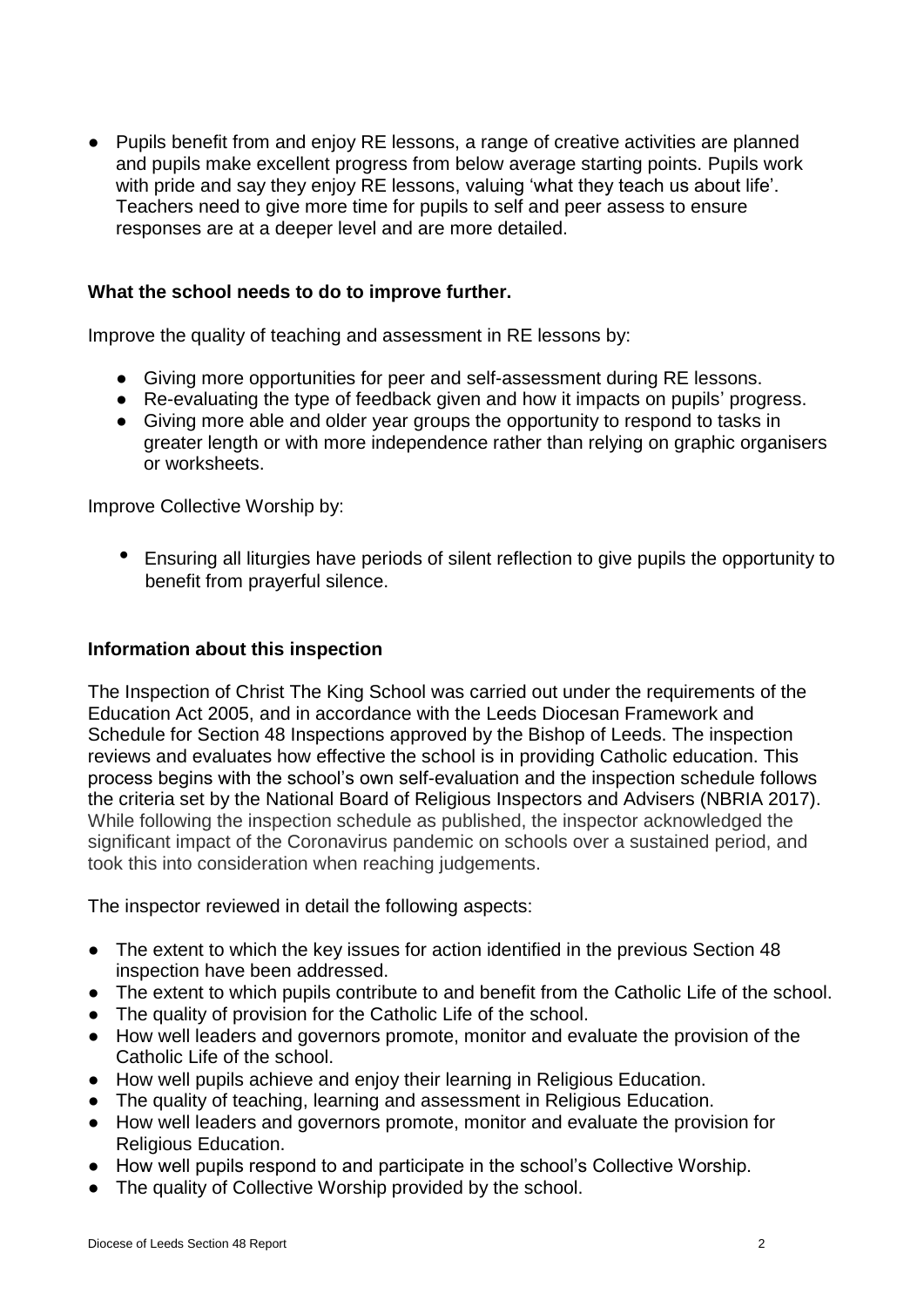● How well leaders and governors promote, monitor and evaluate the provision for Collective Worship.

The inspection was carried out by one inspector over one and a half days. The inspector examined the school website prior to the inspection. The inspector, head of school and a group of pupils conducted a 'learning walk' through school. The inspector observed five acts of Collective Worship involving the whole school, key stage and classroom based. The inspector observed four classes during RE lessons, a number of these alongside a senior leader. Discussions were held with the executive headteacher, head of school, RE subject leader, family support worker, class teachers, parish priest, chair of academy council, parents, representatives from the school council, Live Simply group and Mini-Vinnies. A comprehensive sample of evidence covering the RE/Catholic Life of the school was made available. The school's tracking to show pupil progress and attainment data was analysed. Samples of pupils' work, examples of marking, minutes from Governors' meetings and headteacher reports were scrutinised. School newsletters, Collective Worship planning and RE action plans were scrutinised. Displays in classrooms and around the school and photographic evidence of current activities and those from previous years including residentials, were noted.

#### **Information about this school**

- Christ the King Catholic Primary School serves the parish of Christ the King in Bramley, West Leeds. The parish priest also serves the parish of Holy Family in Armley.
- Christ the King is a feeder school for Mount St Mary's Catholic High School.
- Christ the King was the founding member of St Gregory the Great Academy in July 2017. It has subsequently been joined by seven more Catholic schools.
- The standard admission number is 30. School presently has 156 on roll, organised into 6 classes. The percentage of Catholic pupils on roll is 55%.
- RE attainment on entry into the Foundation Stage is well below age related expectations. Children make excellent progress by the end of each key stage in Religious Education.
- Significant staff changes have taken place since the last inspection. The number of practising Catholic teachers remains high at 88%.
- The RE leader has been in place for four years. The current senior leadership team of executive headteacher and head of school took up their positions at the beginning of the academic year, although the head of school has been at the school since 2018.
- The chair of the academy council is new to the role of chair but has been on the academy council and the previous governing body for 10 years. The parish priest is on the academy council. He has been at the parish since 2019.
- The proportion of pupils supported by pupil premium is above the national average at 35%. The number of children with English as an additional language is above average at 30%. 18.1% of pupils are on the Special Educational Needs register and 2 have Education Health Care plans.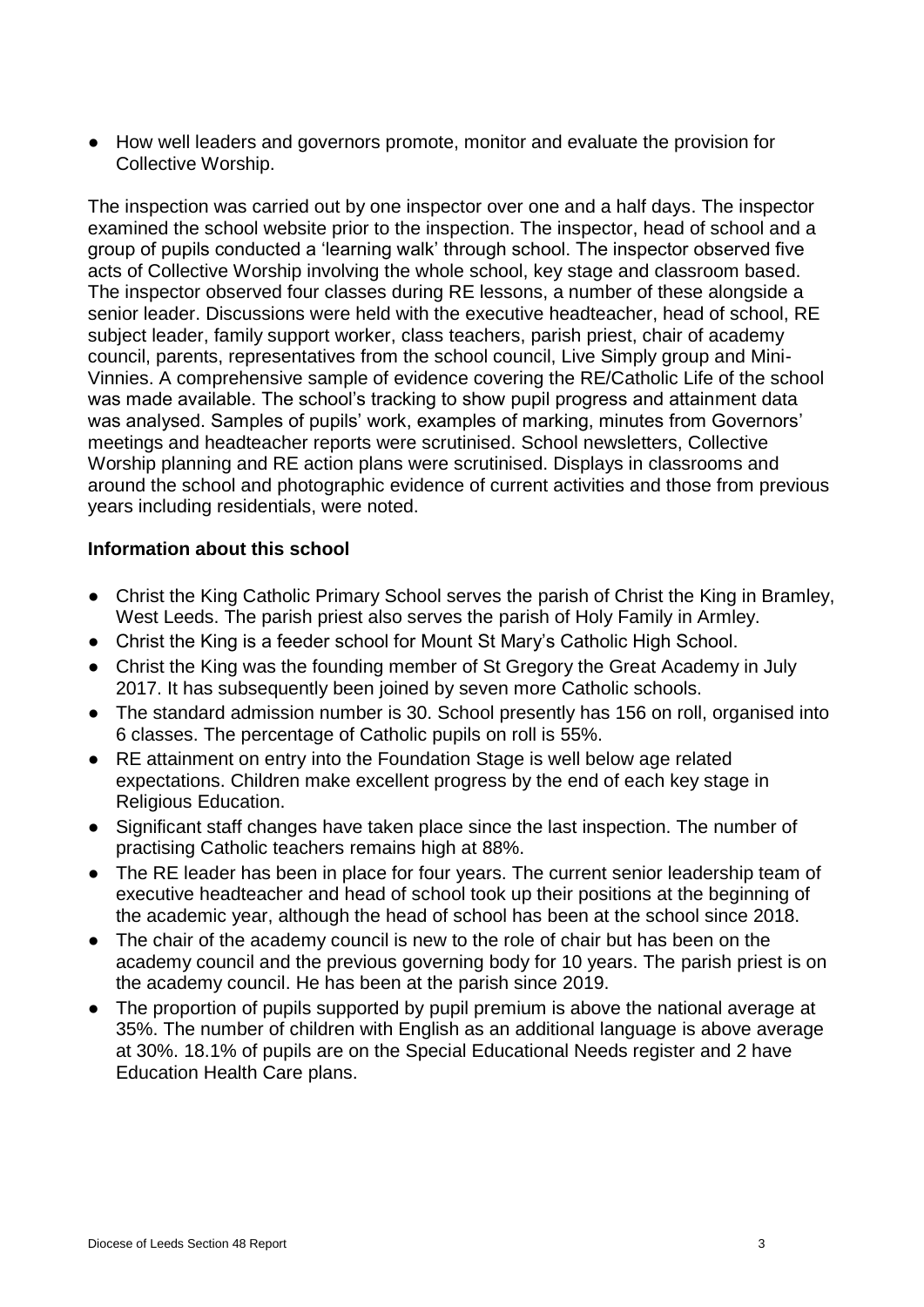# **Full report - inspection judgements**

# **CATHOLIC LIFE**

### **The Catholic Life of the school is Outstanding**

| The extent to which pupils contribute to and benefit from the Catholic Life of the<br>school.                    |  |
|------------------------------------------------------------------------------------------------------------------|--|
| The quality of provision for the Catholic Life of the school                                                     |  |
| How well leaders and governors promote, monitor and evaluate the provision of the<br>Catholic Life of the school |  |

- Pupils at Christ the King are proud of their harmonious school, where 'everyone is welcome'. Older pupils have an excellent awareness of the school's mission. Faith leaders from Year 6 have completed learning walks with senior leaders and the parish priest to ensure all areas of the environment reflect the Catholic Life of the school. They have fed back to teachers on areas that could be improved.
- There are many opportunities for pupils to contribute to the life of the school, through the school council, Mini-Vinnies and the Live Simply group. All classes have a different charity which they support throughout the year and a different class saint to study and emulate. The president of the Mini-Vinnies was proud to spend his lunchtime showing me the display and talking me through the many activities that he has been involved with.
- The links between home, school and parish are exceptional. The parish priest is a frequent visitor to school and pupils speak about him as someone who would help if needed. The school supports the pupils and parish by promoting sacramental preparation and the chair of the academy council is a parish catechist.
- The school follows the diocesan scheme of Virtues to Live by. The older pupils can talk about what virtue means and how to live it daily. They are extremely proud if they are chosen to receive the weekly virtue award.
- Pupils understand the school behaviour policy and believe it to be 'fair and helps keep everyone safe'. They and their parents appreciate the caring and nurturing environment. Parents talk about staff meeting them and their children 'where they are at'.
- The long-serving family support worker is very aware of the needs of the pupils and their families. Parents feel confident to approach school about personal issues and say, 'school meets them where they are, they are not judgemental and very understanding'.
- Parents, pupils, staff and governors all talk about the 'family feel' of the school. The harmonious atmosphere was very evident during inspection. Staff seem to speak with 'one voice' and children feel very supported by their teachers: 'Teachers help us if we are stuck, it doesn't matter if we make a mistake, we can learn from it'.
- The school mission statement is very clear. It is displayed in all classrooms and is recited as part of daily prayers. Pupils are helped to remember and understand the mission by the use of simple actions. Staff are excellent role models for the pupils in the way they speak to one another, parents and pupils.
- There is a deep commitment to all pupils but especially the most vulnerable. Staff are aware that the needs of the 'whole' child are important.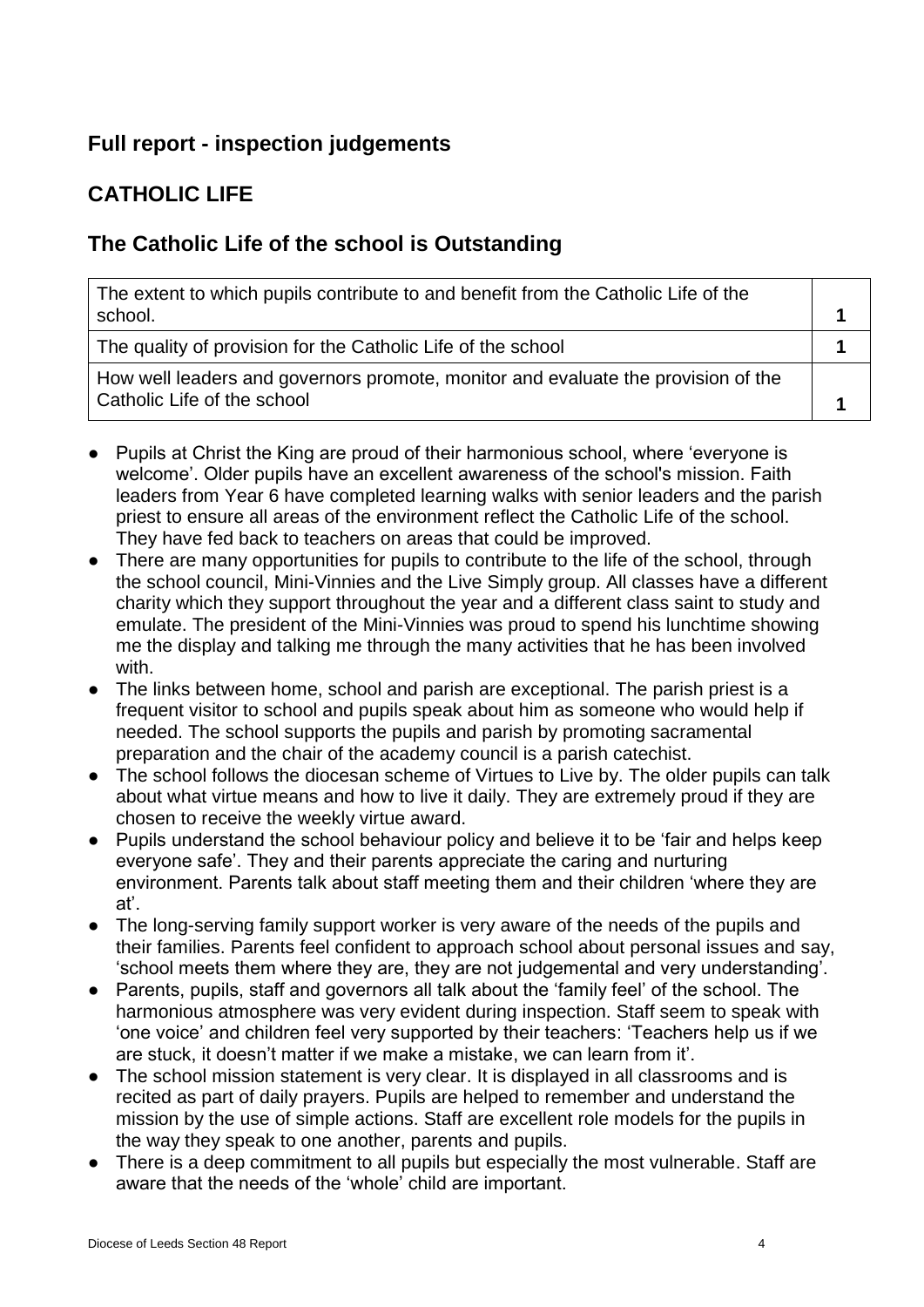- The academic year is planned with the Catholic Life of the school at its core. Pupils attend class and whole school Mass on a regular basis. Liturgical seasons such as Advent and Lent are planned with care. Pupils attend and lead voluntary Rosary groups in May and October.
- The Relationships and Sex Education (RSE) curriculum is planned and well taught so that pupils and parents understand and celebrate the Catholic teaching and principles. Parents are given the opportunity to attend a consultation meeting when their child is in Year 5, and for those unable to attend, the materials used to teach RSE are available in the school office for parents to consult.
- The school leadership including the academy council are deeply committed to the church's mission in education. The school seeks to follow diocesan initiatives, such as the Virtues to Live By and Mini-Vinnies. They are aware of improvements that could be made and hope to provide retreats for pupils and staff when conditions allow.
- The parish priest is deeply committed to the school. He shows passion for his role and is highly committed to the partnership of the home, the school and the parish. He is passionate that pupils should learn the basics of the faith and come to 'love and participate in the Mass'.
- The chair of the academy council is also a volunteer in school. She takes an active role in ensuring displays in the school entrance hall reflect the liturgical season. She is also very active in the parish and is a catechist. This ensures that pupils see the clear link between the school and the parish and ensures excellent understanding and communication.
- Christ the King is very successful in employing teachers who are practising Catholics. The new leadership team has a strong vision of what a Catholic school should be and works extremely well to ensure that school is welcoming to everyone. When conditions have prevented parents coming into school for Collective Worship, it has been shared online ensuring parents still feel part of the 'faith life' of the school.

### **RELIGIOUS EDUCATION**

#### **Religious Education is Outstanding**

| How well pupils achieve and enjoy their learning in Religious Education                                      |  |
|--------------------------------------------------------------------------------------------------------------|--|
|                                                                                                              |  |
| The quality of teaching, learning and assessment in Religious Education                                      |  |
| How well leaders and governors promote, monitor and evaluate the provision for<br><b>Religious Education</b> |  |

- Pupils talk about Religious Education (RE) with enthusiasm: 'We like learning, teachers make the lessons fun, and we learn new things all the time'.
- Pupils do make very good progress from the varying starting points and take pride in their work: 'Our RE books are very special'.
- The school uses The Way, The Truth and The Life (WTL) scheme of work recommended by the Leeds Diocese and gives ten percent curriculum time to the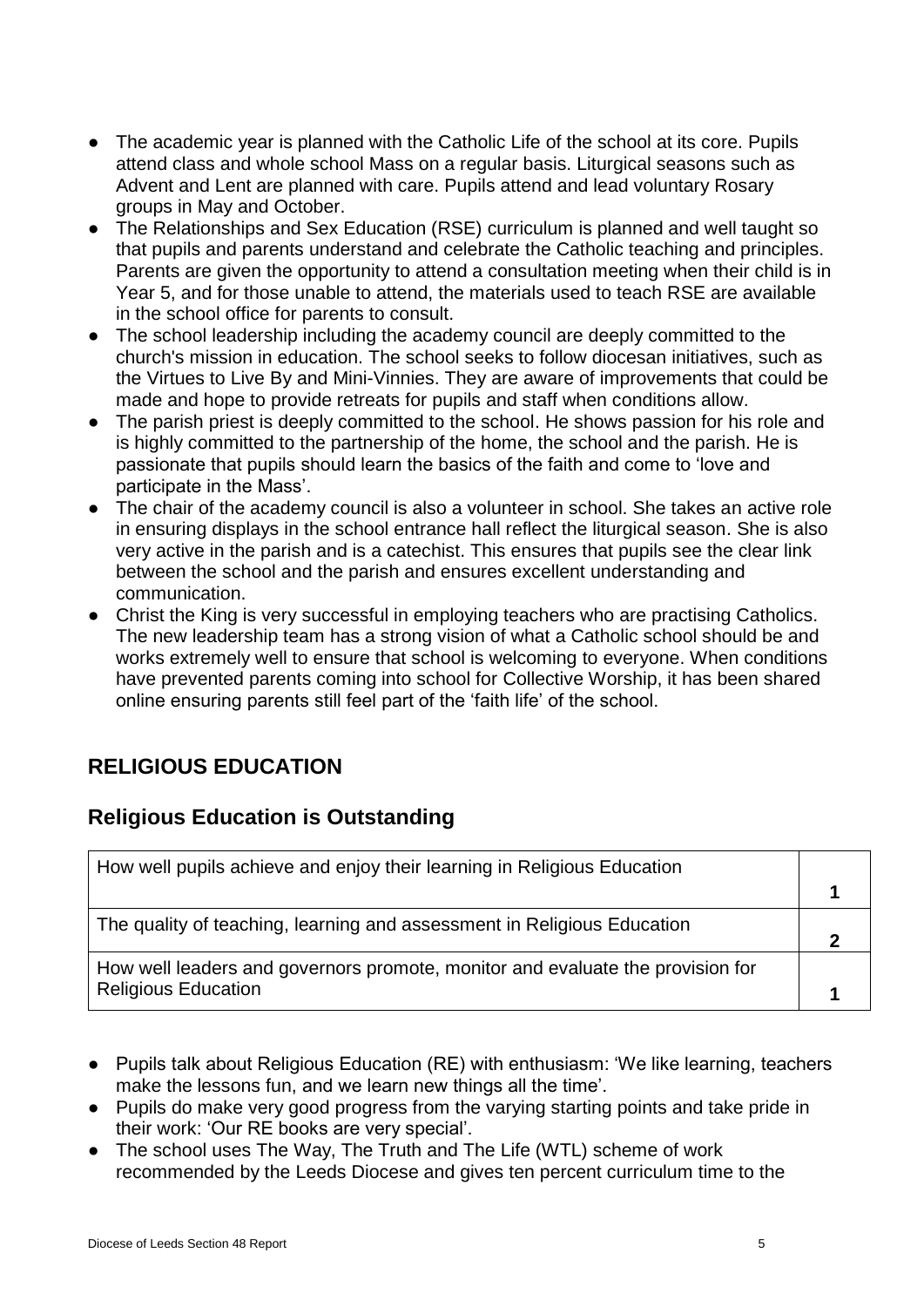teaching of curriculum RE meeting the requirements laid down by the Bishops' Conference of England and Wales.

- The parish priest enhances teaching and learning in RE. For example, he will re-enact a baptism for the pupils so they can learn about becoming a member of the church: 'Father comes in and teaches, he is interesting to listen to'. In addition, he has spoken to Key Stage 2 (KS2) pupils about the Sacrament of Holy Orders.
- The standard of pupils' work in RE books is not yet outstanding. Some of the tasks set do not allow older or more able pupils to respond deeply or at length. However, pupils are often encouraged to make links and say how they are inspired to be different through the study of the bible.
- All lessons observed during the inspection featured excellent behaviour for learning. Teachers show a high level of respect towards the children and their feelings. Lessons are purposeful with good use of praise and effective relationships. Strategies for behaviour management are applied respectfully and behaviour for learning in lessons was never less than good and sometimes outstanding.
- The school has a clear marking policy and this can be seen in books. However, pupils' responses to marking are often just one word, or giving additional examples, and do not always help the pupils' learning to progress.
- The quality of teaching and assessment in RE is good. More opportunities for pupils to evaluate how well they are achieving during RE lessons is required to ensure that the teaching and assessment of RE becomes outstanding.
- Language used in lessons is very consistent. To get pupils' attention teachers say 'shine your eyes on me'. The caring, nurturing atmosphere is excellent. When teachers are helping pupils they talk about 'just offering you some support', or 'I am supporting you to do this'.
- All lessons begin with a revisit and review. KS2 pupils do not yet speak at length and pupils' responses can be quite short. Teachers need to give more time to elicit responses that allow pupils to explore concepts in greater depth.
- Teachers use the diocesan medium term planning to aid with the setting of objectives. 'I can statements' are shared at the beginning of each lesson. Some older pupils were slow to get going at the beginning of a task, however by the end of the lesson very considered and appropriate outcomes of a high standard were evident.
- Leaders and governors ensure that the RE curriculum meets the requirements of the Bishops' Conference at every stage. RE is a priority curriculum area in the school. All staff have had continuing professional development (CPD) in RE. Staff are fully committed to providing a curriculum that is creative.
- The parish priest is the RE link governor, taking over from the current chair of the academy council. In-depth discussions have taken place between governors and leaders. Governors are aware of standards in RE through headteachers' reports, visits into RE lessons and looking at books.
- The longstanding RE leader has a clear vision of the subject, and regular monitoring takes place. The school would benefit from joint book scrutinies with other academy schools to share ideas and move teaching and learning in RE further still. Leaders are committed to ensuring that learning is 'not built on fragile ground' but that understanding is secure. Subsequently many lessons contain an element of 'preteaching' to ensure that objectives are securely met.
- Staff are extremely well supported by the expertise of the head of school and RE leader. They value their knowledge, feel able to contribute during staff meetings and their will to be the best that they can be is palpable.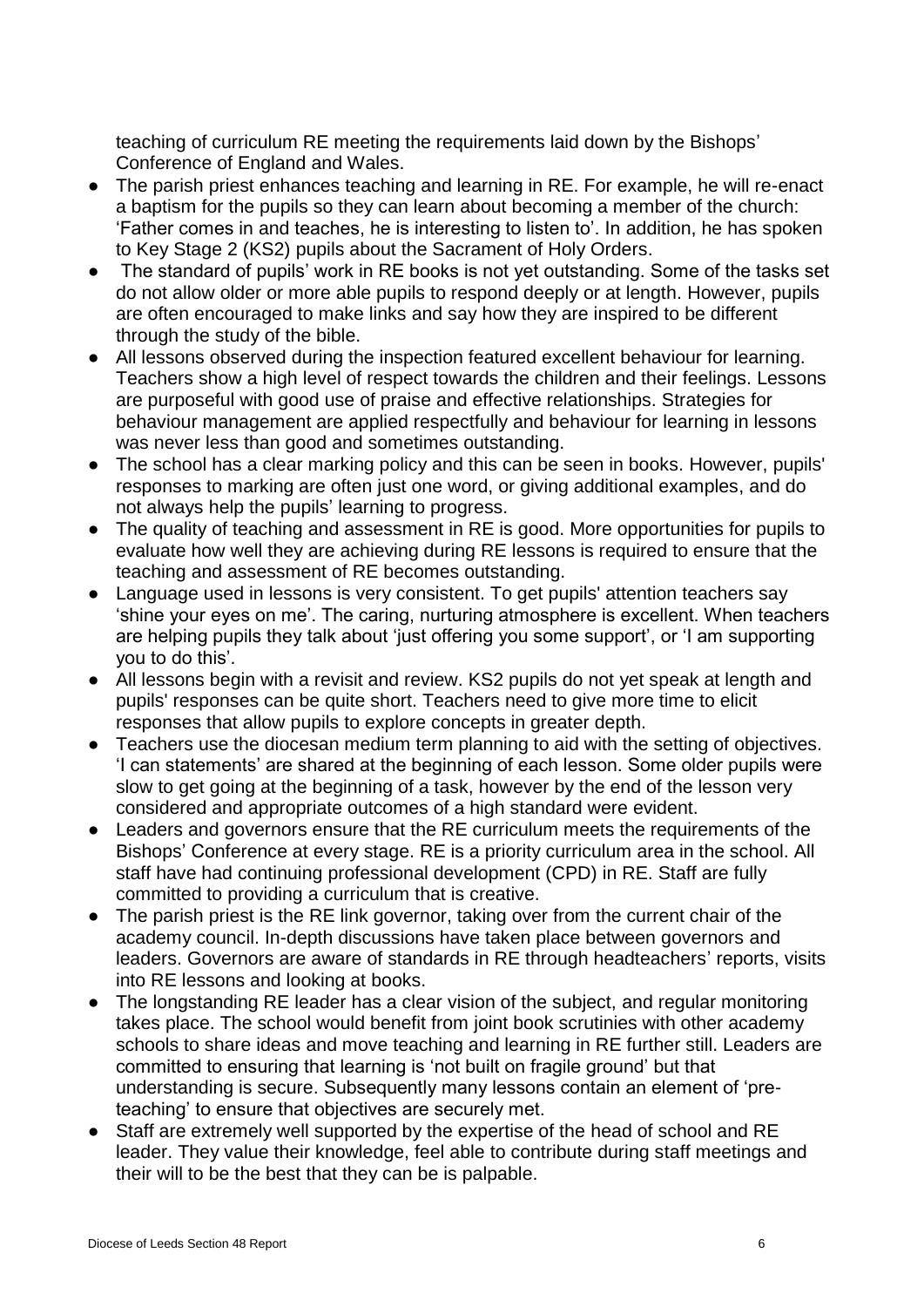# **COLLECTIVE WORSHIP**

### **Collective Worship is Outstanding**

| How well pupils respond to and participate in the school's Collective Worship  |  |
|--------------------------------------------------------------------------------|--|
|                                                                                |  |
| The quality of provision for Collective Worship                                |  |
|                                                                                |  |
| How well leaders and governors promote, monitor and evaluate the provision for |  |
| <b>Collective Worship</b>                                                      |  |

- Pupils participate with reverence and are highly skilled in planning acts of worship. Pupils are extremely confident when leading their peers in prayer. A common language has been embedded with regards to 'breaking the word' or ending liturgies with a 'mission or 'witness'. More opportunities for prayerful silence are now required to ensure pupils have the opportunity to reflect independently and without interruption.
- All pupils showed real depth of participation in all worships observed, whether it was at whole school level, key stage or class worship. The children sing beautifully, with prayers and hymns often accompanied by actions. This led to a very joyful atmosphere where pupils were visibly engaged.
- There is clear progression for pupils in the planning of and delivery of acts of worship. The younger pupils are involved in selecting objects and colours for the worship table. Older pupils regularly prepare and lead worship in their classrooms. The pupils are well resourced in doing this with a structure and format that the children find easy to follow. Each class is divided into four groups ensuring that all pupils get the opportunity to be involved and supported.
- The liturgical calendar and Virtues to Live By are used by adults and older pupils to support planning. Pupils clearly understand the four part structure to acts of worship. The inspector noted that, in an Upper KS2 class-based worship, the children read the scripture with fluency and intonation ensuring that the word of God was spoken and heard clearly. Pupils joined in with the chosen song and prayers with reverence and respect.
- The senior leadership team, supported by the parish priest, plan a comprehensive list of services which reflect the liturgical year and give pupils and parents opportunities to receive and be prepared for the Sacraments. One parent said, 'We have always been given lots of opportunities to come into school in the past, we are always made to feel welcome'. Another parent said 'I am not a Catholic but I love going to church when we have Mass'.
- Collective Worship has a clear purpose with the themes chosen for worship reflecting a deep understanding of the Church's mission in education and the liturgical season. Staff are excellent role models for pupils in their adult-led worship, which enables pupils to experience high quality experiences of the Church's liturgical year. In the best planned worships, time is given for pupils to reflect in silence.
- Families are supported to pray at home with travelling cribs during Advent. The Rosary is said during October and May and pupils are invited to a voluntary rosary group.